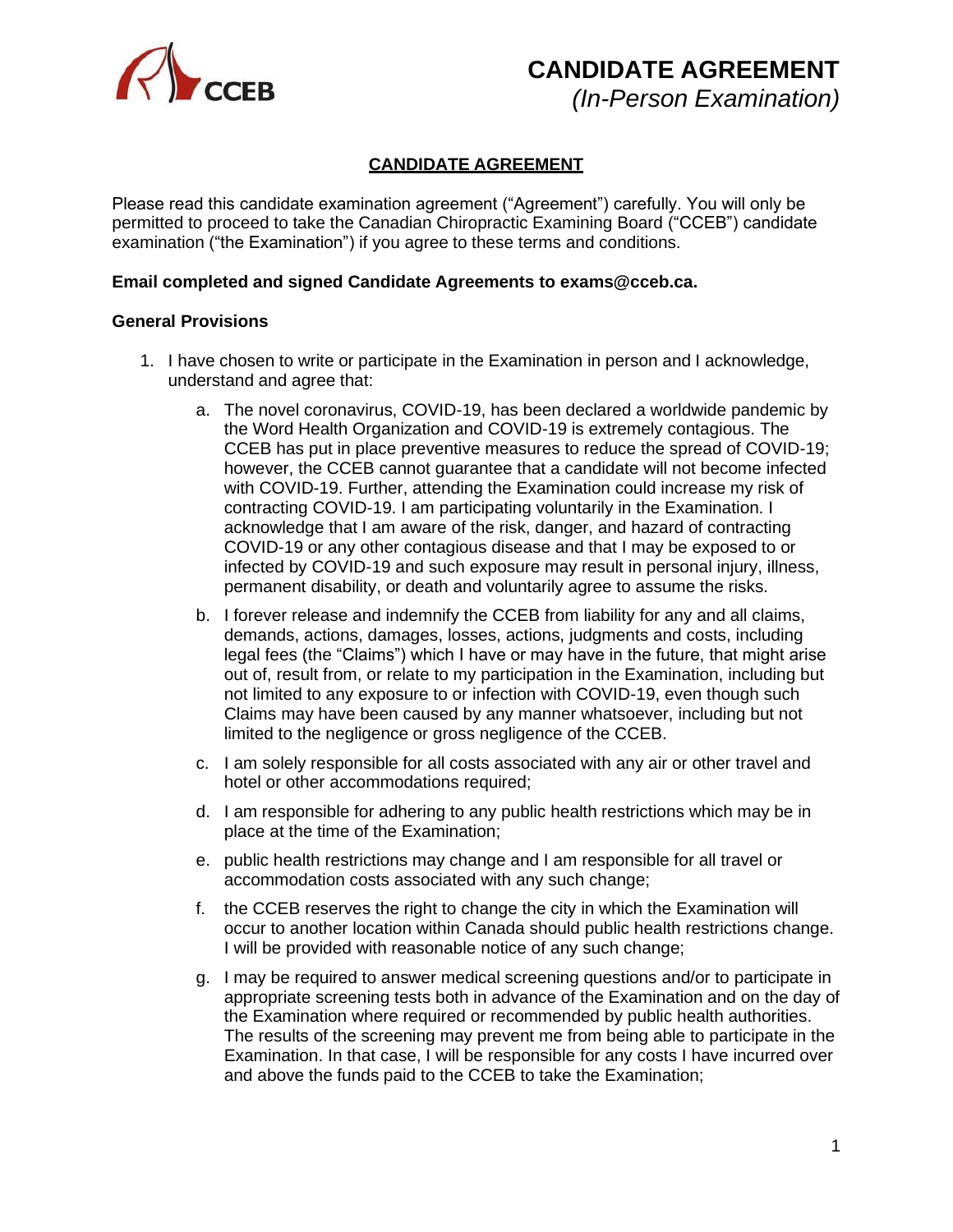- h. If required or recommended by guidance from public health authorities at the time of the Examination, I may be required to supply and wear PPE including, but not limited to, a face mask and/or face shield. The CCEB will provide me with a list of required PPE at least 4 weeks in advance unless the guidance from the public authorities is issued at a time that does not permit such notice to be provided;
- i. If I test positive for the coronavirus within 14 days of attending the Examination, the CCEB may be required to notify local health authorities that I attended the Examination. If the CCEB has to report this, they will provide only the minimum information necessary for the public health authority's data collection. By signing this form, I am agreeing that the CCEB may do so without an additional signed consent or release;
- j. There will be no coat or belongings check available at the Examination facility and I am solely responsible to secure my personal belongings before entering the Examination facility. I have reviewed the Exam Day Information on the CCEB website at: [https://cceb.ca/exam-day-information/a](https://cceb.ca/exam-day-information/)nd will not bring any nonpermitted items with me to the Examination facility. The CCEB will not be responsible for the loss or damage of any of the personal belongings I bring with me to the Examination facility; and
- k. I have read and am bound by the applicable CCEB policies. <https://cceb.ca/policies/>

# **Confidentiality and Copyright**

- 2. I understand, acknowledge and agree that:
	- a. All Examination materials and examination-related information, including but not limited to the Examination itself, are confidential, and the CCEB maintains and contractually requires strict confidentiality and security thereof. Stringent protocols and security measures have been put into place to ensure that the integrity of all CCEB examinations and the examination content is always maintained. These measures are designed to eliminate any unfair advantage among candidates and avoid the high cost of replacing the examination content in the event of a security breach;
	- b. In order to preserve the confidentiality and security of the Examination, I am strictly prohibited at all times from disclosing to any person or organization, reproducing by any means (whether recorded from memorization, by electronic device, or by any other means), and displaying or publishing any Examination content or any of the other Examination materials or Examination-related information whatsoever (whether for commercial or non-commercial purposes). Such content includes but is not limited to topics, items, questions, scenarios, fact patterns, cases, correct answers, and incorrect answers, from an Examination. Any disclosure contrary to this section 2 would be a breach of my covenant of confidentiality;
	- c. All examination materials are the exclusive property of the CCEB and are protected by copyright and other intellectual property rights. I understand that I am subject to these laws irrespective of where I reside and where I may be participating in the Examination.